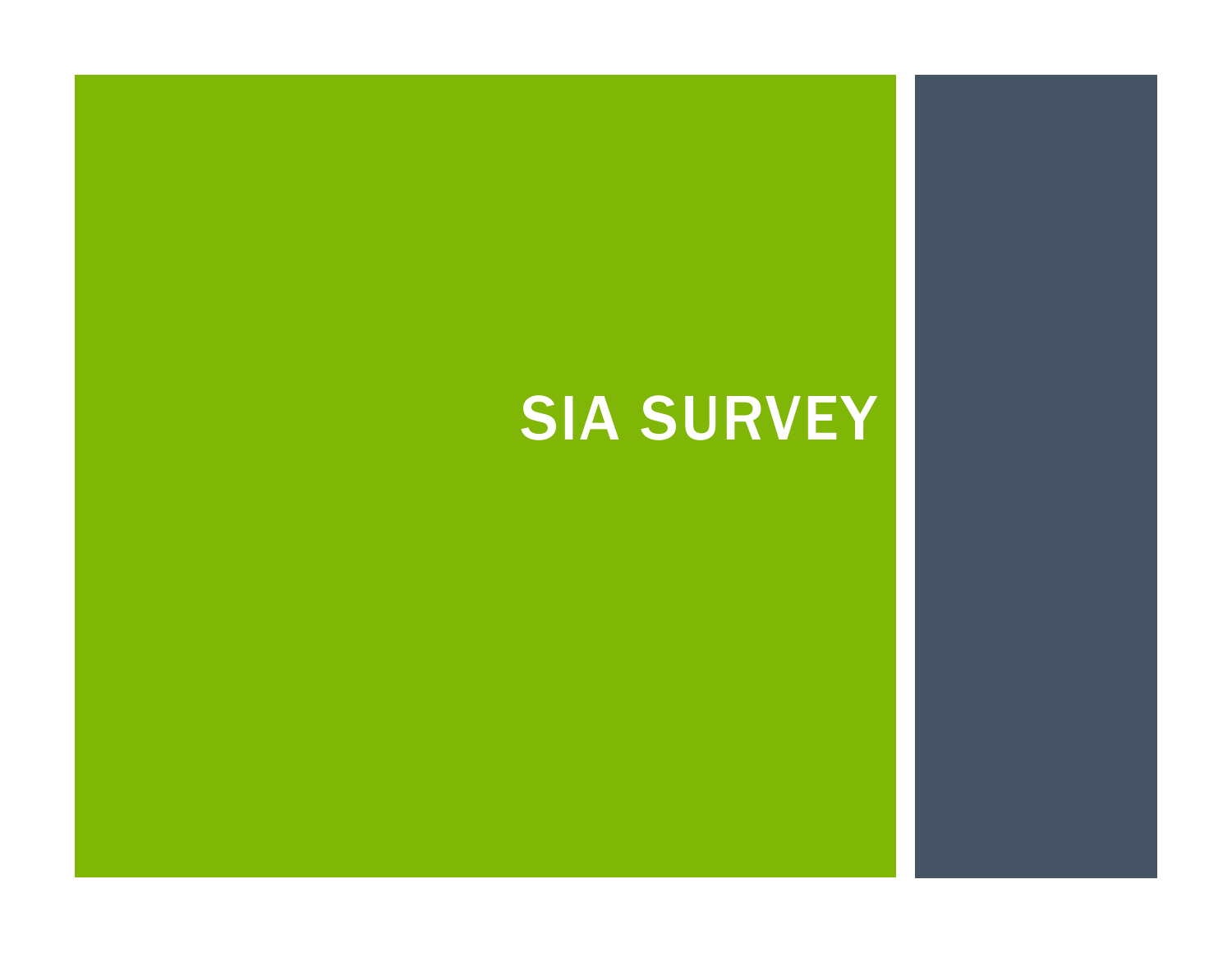# 176 TOTAL PARTICIPANTS

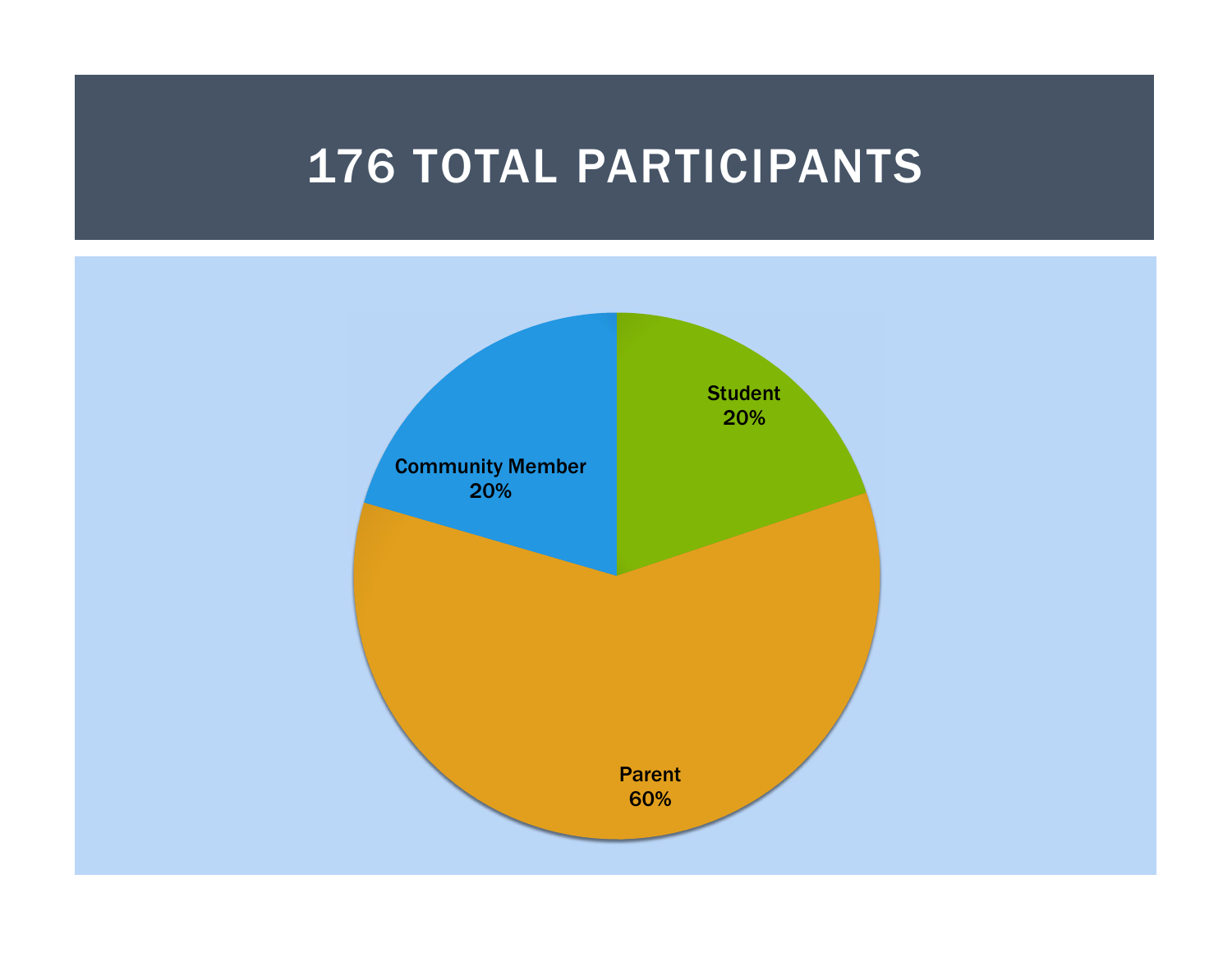## WHAT SHOULD BE OUR TOP 3 PRIORITIES WHEN MEETING STUDENT'S MENTAL OR BEHAVIORAL HEALTH NEEDS?

- 1. Full time counselors behavior intervention specialists at each elementary school
- 1. Staff training on how to deal with trauma, how to have a more welcoming/calming environment space for learning, how to build better relationships with Full time counselors behavior intervention<br>specialists at each elementary school<br>Staff training on how to deal with trauma, how to<br>have a more welcoming/calming environment space<br>for learning, how to build better relations
- 1. Student mentoring programs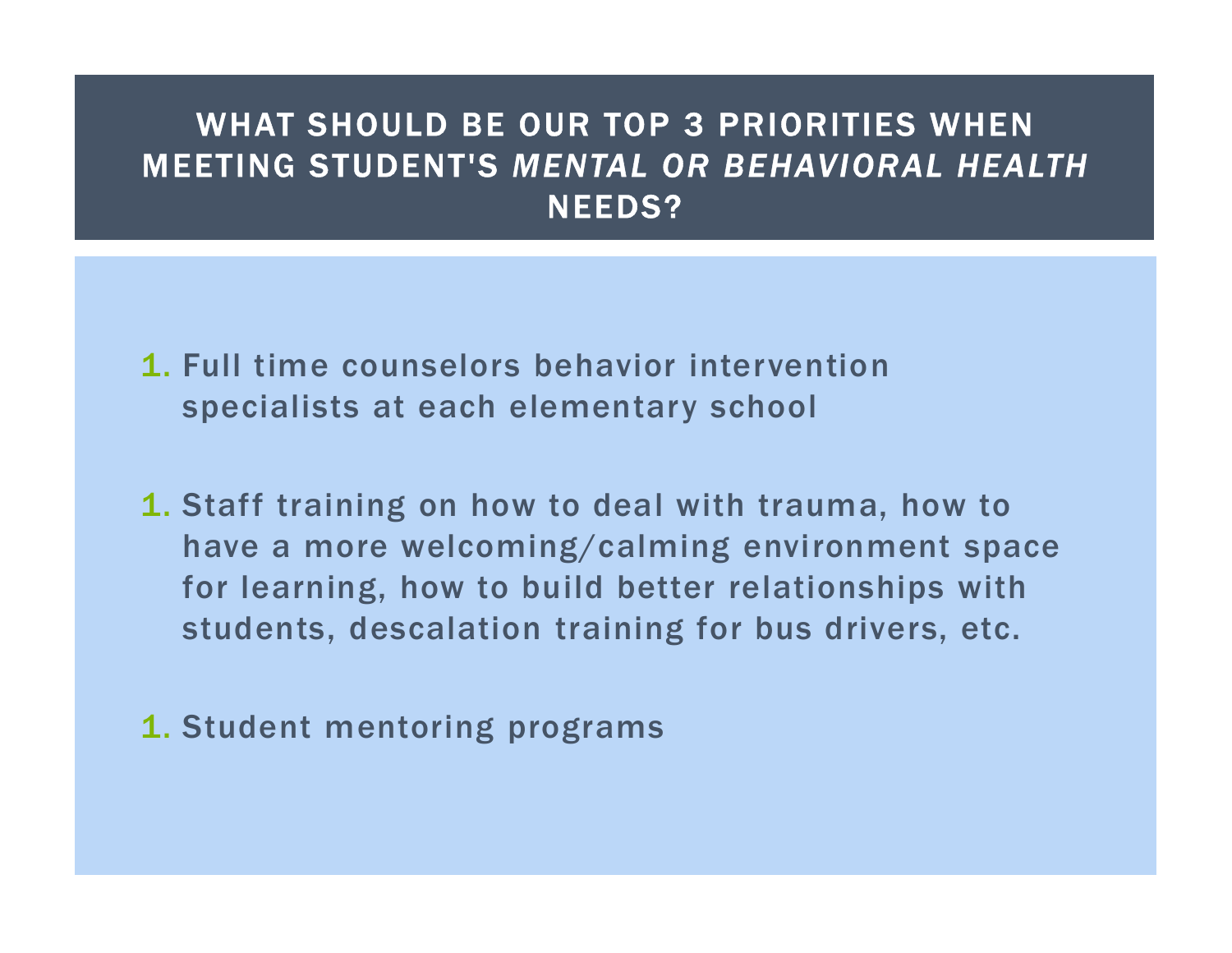## MENTAL OR BEHAVIORAL HEALTH

| <b>MENTAL OR BEHAVIORAL HEALTH</b>                                                                                 |                |       |                 |     |                  |     |                  |            |
|--------------------------------------------------------------------------------------------------------------------|----------------|-------|-----------------|-----|------------------|-----|------------------|------------|
|                                                                                                                    |                |       |                 |     |                  |     |                  |            |
|                                                                                                                    |                |       |                 |     |                  |     |                  |            |
|                                                                                                                    |                |       |                 |     |                  |     |                  |            |
|                                                                                                                    |                |       |                 |     |                  |     |                  |            |
|                                                                                                                    |                |       |                 |     |                  |     |                  |            |
|                                                                                                                    |                |       |                 |     |                  |     |                  |            |
| What should be our top 3 priorities when meeting student's mental or                                               |                |       |                 |     | <b>Community</b> |     | <b>Total</b>     |            |
| behavioral health needs?                                                                                           | <b>Student</b> |       | <b>Parent</b>   |     | <b>Member</b>    |     | <b>Responses</b> | % of Total |
| Full time counselors behavior intervention specialists at each elementary school                                   | 10             | 31%   | 54              | 56% | 13               | 39% | 77               | 15%        |
| Full time OPTIONS therapists as each school                                                                        | 19             | 59%   | 17              | 18% | 9                | 27% | 45               | 9%         |
| Two learning center staff at each elementary and middle school                                                     |                | 3%    | 17              | 18% | $\overline{2}$   | 6%  | 20               | 4%         |
| Deans at elementary schools                                                                                        | -1             | 3%    | 14              | 15% | $\overline{2}$   | 6%  | 17               | 3%         |
| Full time JUVENILE JUSTICE prevention specialist at every site                                                     | $\mathbf{3}$   | 9%    | 13              | 14% | 8                | 24% | 24               | 5%         |
| Full time attendance support staff at each elementary and middle school                                            | $\overline{1}$ | 3%    | 8               | 8%  | 5                | 15% | 14               | 3%         |
| Two adults on every bus                                                                                            | $\overline{4}$ | 13%   | 10              | 10% | 5                | 15% | 19               | 4%         |
| Full day behavior programs in more locations (i.e. full time stepping stones middle school behavior<br>classrooms) | $\overline{7}$ | 22%   | 31              | 32% | 11 <sup>2</sup>  | 33% | 49               | 10%        |
| Two assistant principals at each middle school                                                                     | $\overline{0}$ | $0\%$ | 9               | 9%  |                  | 3%  | 10               | 2%         |
| Additional SROs and/or security staff                                                                              | 3              | $9\%$ | 6               | 6%  | 5                | 15% | 14               | 3%         |
| Additional playground supervision                                                                                  | $\overline{0}$ | $0\%$ | 9               | 9%  | 5 <sup>5</sup>   | 15% | 14               | 3%         |
| School health clinics                                                                                              | 9              | 28%   | 8               | 8%  | $\overline{4}$   | 12% | 21               | 4%         |
| School nurses                                                                                                      | 8              | 25%   | 11              | 11% | $\mathbf{1}$     | 3%  | 20               | 4%         |
| Student mentoring programs                                                                                         | 14             | 44%   | 28              | 29% | 9                | 27% | 51               | 10%        |
| Additional school psychologists                                                                                    | $\overline{4}$ | 13%   | 13              | 14% | $\overline{4}$   | 12% | 21               | 4%         |
| Staff training on how to deal with trauma, how to have a more welcoming/calming environment space for              | 20             | 63%   | 35              | 36% | 14               | 42% | 69               | 14%        |
| learning, how to build better relationships with students, descalation training for bus drivers, etc.              |                | 6%    | $6\overline{6}$ | 6%  | $\overline{4}$   | 12% | 12               | 2%         |
| Other                                                                                                              | $\overline{2}$ |       |                 |     |                  |     |                  |            |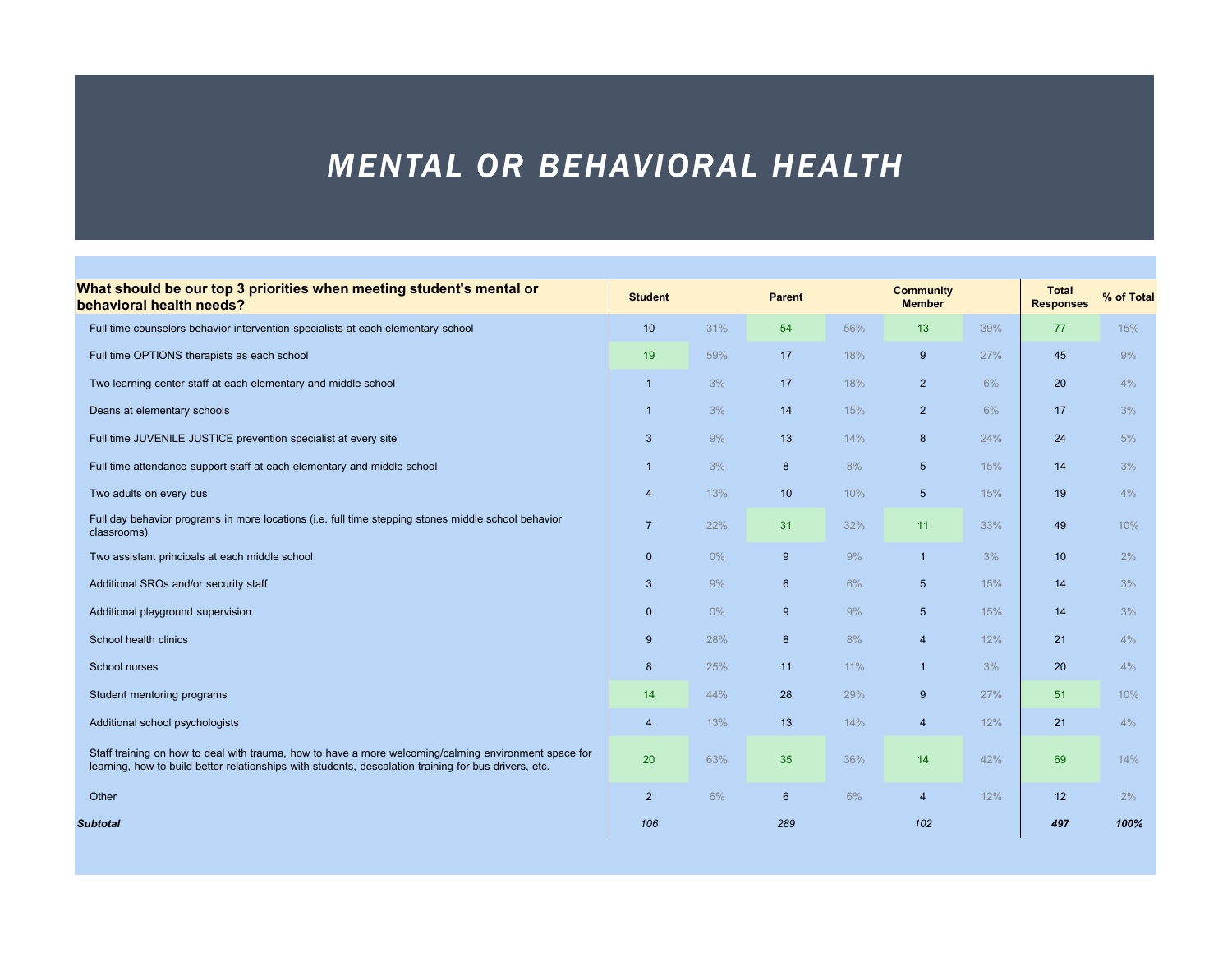# WHAT SHOULD BE OUR TOP 3 PRIORITIES RELATED TO WHAT SHOULD BE OUR TOP 3 PRIORITIES RELATED TO<br>TIME – FOR INSTRUCTION, FOR PD, FOR COLLABORATION?

- 1. Before and after school programs at elementary middle and high (to include transportation)
- 1. Expand summer school programs to include more opportunities at elementary and middle school
- 1. Purchase interim assessments from smarter balance to get more data on student achievement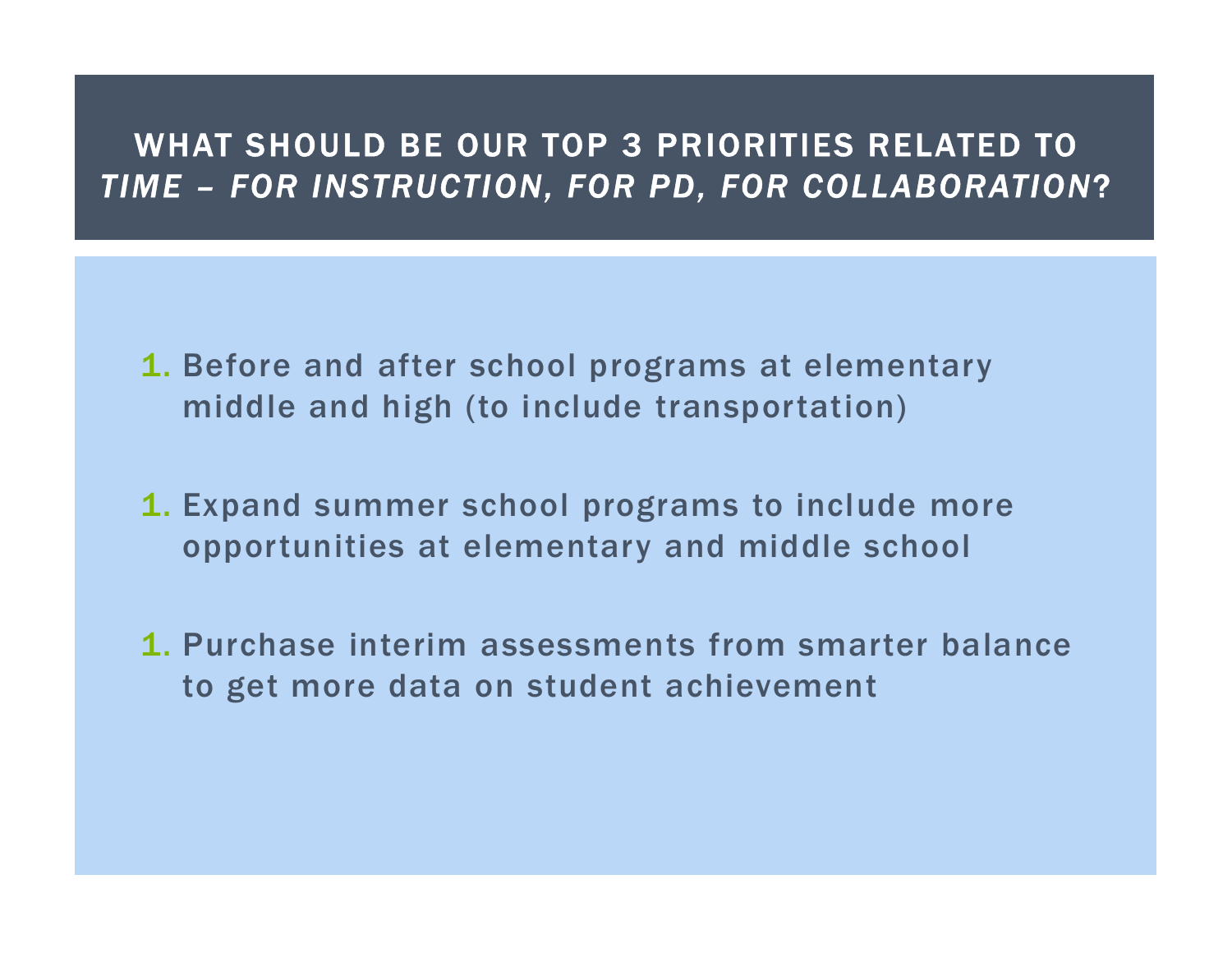# TIME -- INSTRUCTION, PD, COLLABORATION

| TIME -- INSTRUCTION, PD, COLLABORATION                                                                                             |                 |     |                       |     |                                                                                                   |     |                  |            |
|------------------------------------------------------------------------------------------------------------------------------------|-----------------|-----|-----------------------|-----|---------------------------------------------------------------------------------------------------|-----|------------------|------------|
|                                                                                                                                    |                 |     |                       |     |                                                                                                   |     |                  |            |
|                                                                                                                                    |                 |     |                       |     |                                                                                                   |     |                  |            |
|                                                                                                                                    |                 |     |                       |     |                                                                                                   |     |                  |            |
|                                                                                                                                    |                 |     |                       |     |                                                                                                   |     |                  |            |
| What should be our top 3 priorities related to time -- for instruction, for<br>professional development, for collaboration?        | <b>Student</b>  |     | <b>Parent</b>         |     | <b>Community</b>                                                                                  |     | <b>Total</b>     | % of Total |
|                                                                                                                                    |                 |     |                       |     | <b>Member</b>                                                                                     |     | <b>Responses</b> |            |
| Additional school day(s) for student instruction                                                                                   | 8               | 25% | 32                    | 33% | 13 <sup>°</sup>                                                                                   | 39% | 53               | 12%        |
| Additional calendar days for PLC time to review student data and plan accordingly - and to include<br>classified staff in the work | 11              | 34% | 19                    | 20% | 5 <sup>5</sup>                                                                                    | 15% | 35               | 8%         |
| Additional calendar days for professional development                                                                              | 10 <sup>°</sup> | 31% | 19                    | 20% | $6\overline{6}$                                                                                   | 18% | 35               | 8%         |
| Before and after school programs at elementary middle and high (to include transportation)                                         | 19              | 59% | 63                    | 66% | 25                                                                                                | 76% | 107              | 24%        |
| Expand summer school programs to include more opportunities at elementary and middle school                                        | 16              | 50% | 52                    | 54% | 20                                                                                                | 61% | 88               | 20%        |
| Late start/early release at all levels                                                                                             | $\overline{7}$  | 22% | 21                    | 22% | $\overline{4}$                                                                                    | 12% | 32               | 7%         |
| Purchase interim assessments from smarter balance to get more data on student achievement                                          | 5               | 16% | $6\overline{6}$       | 6%  | -1                                                                                                | 3%  | 12               | 3%         |
| Add instructional coaches at all levels                                                                                            | 18              | 56% | 31                    | 32% | 13 <sup>°</sup>                                                                                   | 39% | 62               | 14%        |
| Other                                                                                                                              |                 |     | <b>2</b> 6% <b>10</b> | 10% | $\begin{array}{ c c c c c c }\n\hline\n\text{5} & \text{15\%} & \text{17} \\ \hline\n\end{array}$ |     |                  | $4\%$      |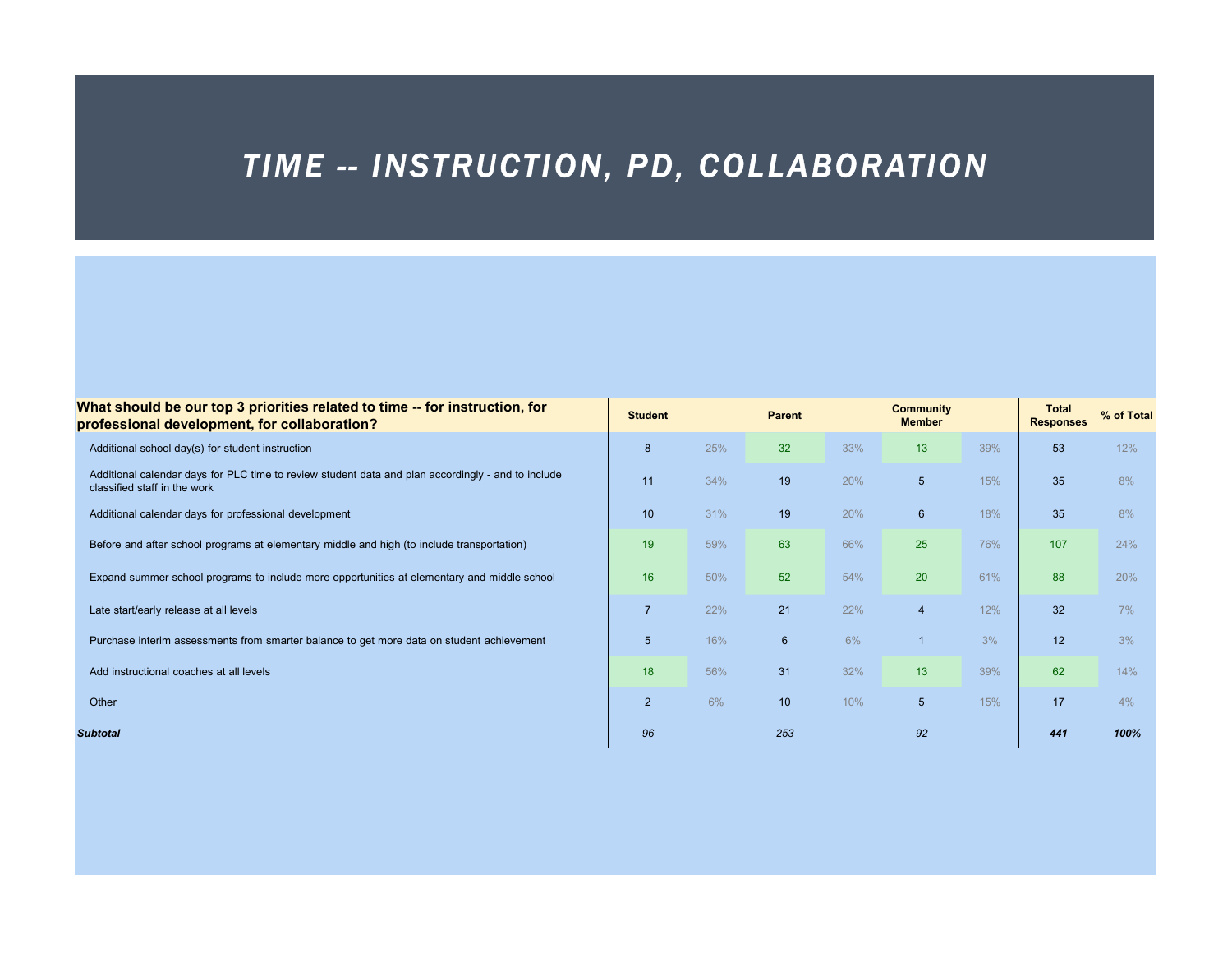## WHAT SHOULD BE OUR TOP 3 PRIORITIES RELATED TO STRATEGIES THAT WILL IMPROVE ACADEMIC OUTCOMES FOR STUDENTS?

- 1. Before and after school programs at elementary middle and high (to include transportation)
- 1. Expand summer school programs to include more opportunities at elementary and middle school
- 1. Purchase interim assessments from smarter balance to get more data on student achievement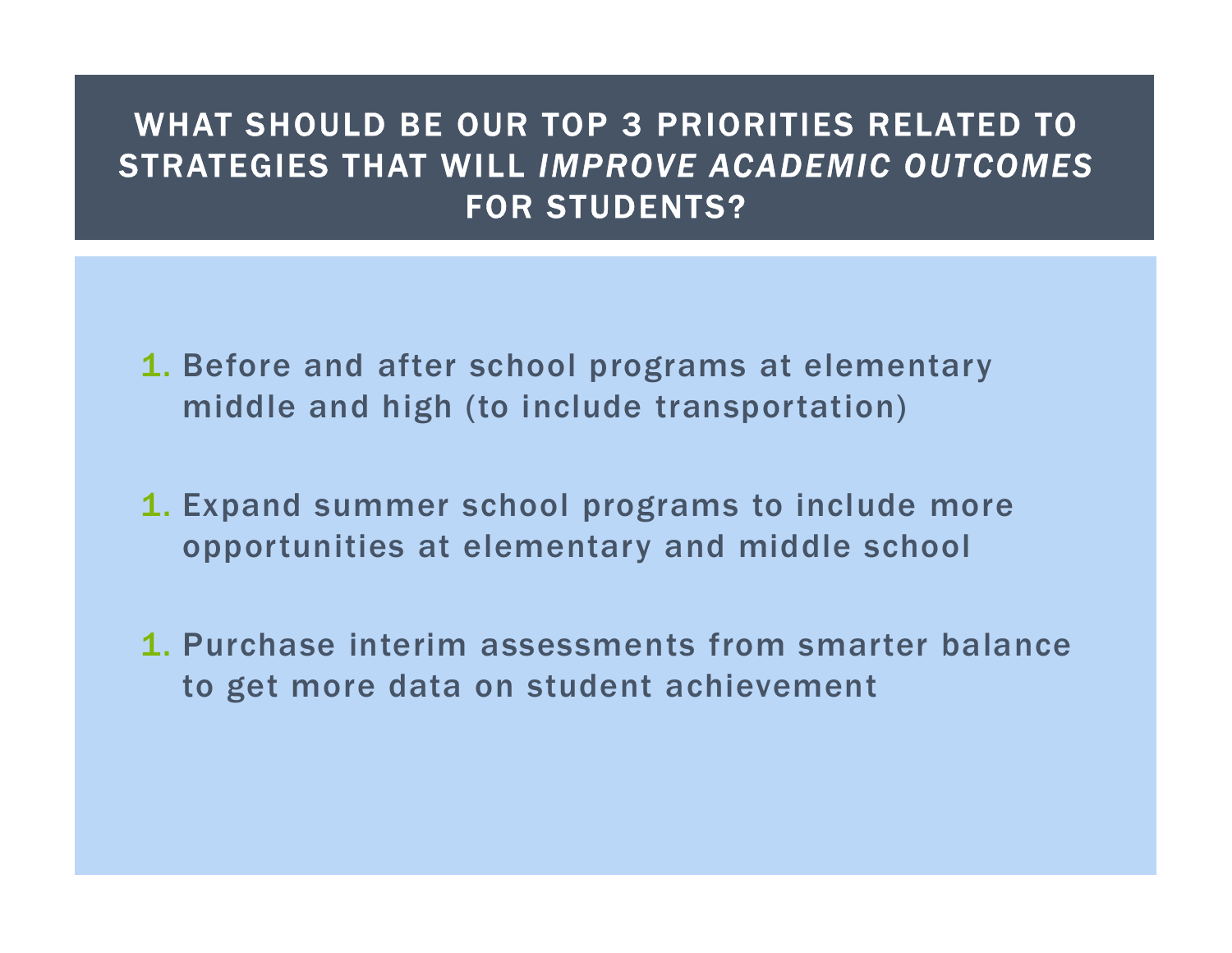# ACADEMIC OUTCOMES

| What should be our top 3 priorities related to strategies that will improve                                             |                                 |           |                       |           | <b>Community</b>              |          | <b>Total</b>     |            |
|-------------------------------------------------------------------------------------------------------------------------|---------------------------------|-----------|-----------------------|-----------|-------------------------------|----------|------------------|------------|
| academic outcomes for students?                                                                                         | <b>Student</b>                  |           | <b>Parent</b>         |           | <b>Member</b>                 |          | <b>Responses</b> | % of Total |
| Add Pre-K programs for all kids                                                                                         | $\mathbf{3}$                    | 9%        | 18                    | 19%       | $5^{\circ}$                   | 15%      | 26               | 7%         |
| Add a Kindergarten Transitions programs for students not ready for kindergarten                                         | $\overline{7}$                  | 22%       | 21                    | 22%       | $6\overline{6}$               | 18%      | 34               | 9%         |
| Add more intervention options for math and language arts                                                                | 6                               | 19%       | 20                    | 21%       | $\overline{7}$                | 21%      | 33               | 9%         |
| Create more opportunities for small group instruction in language arts and math                                         | 10                              | 31%       | 28                    | 29%       | 11                            | 33%      | 49               | 13%        |
| Offer more CTE/STEM courses at middle and high school                                                                   | 8                               | 25%       | 21                    | 22%       | 11                            | 33%      | 40               | 11%        |
| Add a library media specialists for elementary and middle school                                                        | $\overline{0}$                  | $0\%$     | 3 <sup>5</sup>        | 3%        | $\overline{0}$                | $0\%$    | $\mathbf{3}$     | $1\%$      |
| Add more PE teachers at middle and high school                                                                          | $\overline{4}$                  | 13%       | $\overline{7}$        | 7%        | $\overline{4}$                | 12%      | 15               | 4%         |
| Create a life skill course (i.e. finance tire changing etc.)                                                            | 18                              | 56%       | 41                    | 43%       | 12 <sup>2</sup>               | 36%      | 71               | 19%        |
| Expand opportunities with Rogue Community College to offer more college/high school dual credit options<br>and pathways | $\mathbf{3}$                    | 9%        | 10 <sup>°</sup>       | 10%       |                               | 21%      | 20               | 5%         |
| Expand partnership with College Dreams                                                                                  |                                 | 3%        | $6\phantom{1}6$       | 6%        |                               | $6\%$    | 9                | $2\%$      |
| Eliminate all class fees                                                                                                | $6\overline{6}$                 | 19%       | 14                    | 15%       | $\overline{1}$                | 3%       | 21               | 6%         |
| Expand club options at elementary and middle school - eliminate all club fees                                           | $\overline{2}$                  | 6%        | $7\overline{ }$       | 7%        | $\overline{4}$                | 12%      | 13               | 3%         |
|                                                                                                                         | $5\overline{)}$                 | 16%       | 9                     | 9%        | $\overline{1}$                | 3%       | 15               | 4%         |
|                                                                                                                         |                                 | 3%        | $\overline{0}$        | $0\%$     | $\overline{0}$                | $0\%$    | $\overline{1}$   | $0\%$      |
| Eliminate all pay to play fees                                                                                          |                                 |           |                       |           |                               |          |                  |            |
| Add an equity coach for the district                                                                                    | $\overline{1}$                  |           |                       |           |                               |          |                  |            |
| Staff training to increase engagement differentiation for at risk learners etc.<br>Other                                | $5\overline{)}$<br>$\mathbf{3}$ | 16%<br>9% | 11<br>$6\overline{6}$ | 11%<br>6% | $2^{\circ}$<br>3 <sup>2</sup> | 6%<br>9% | 18<br>12         | 5%<br>3%   |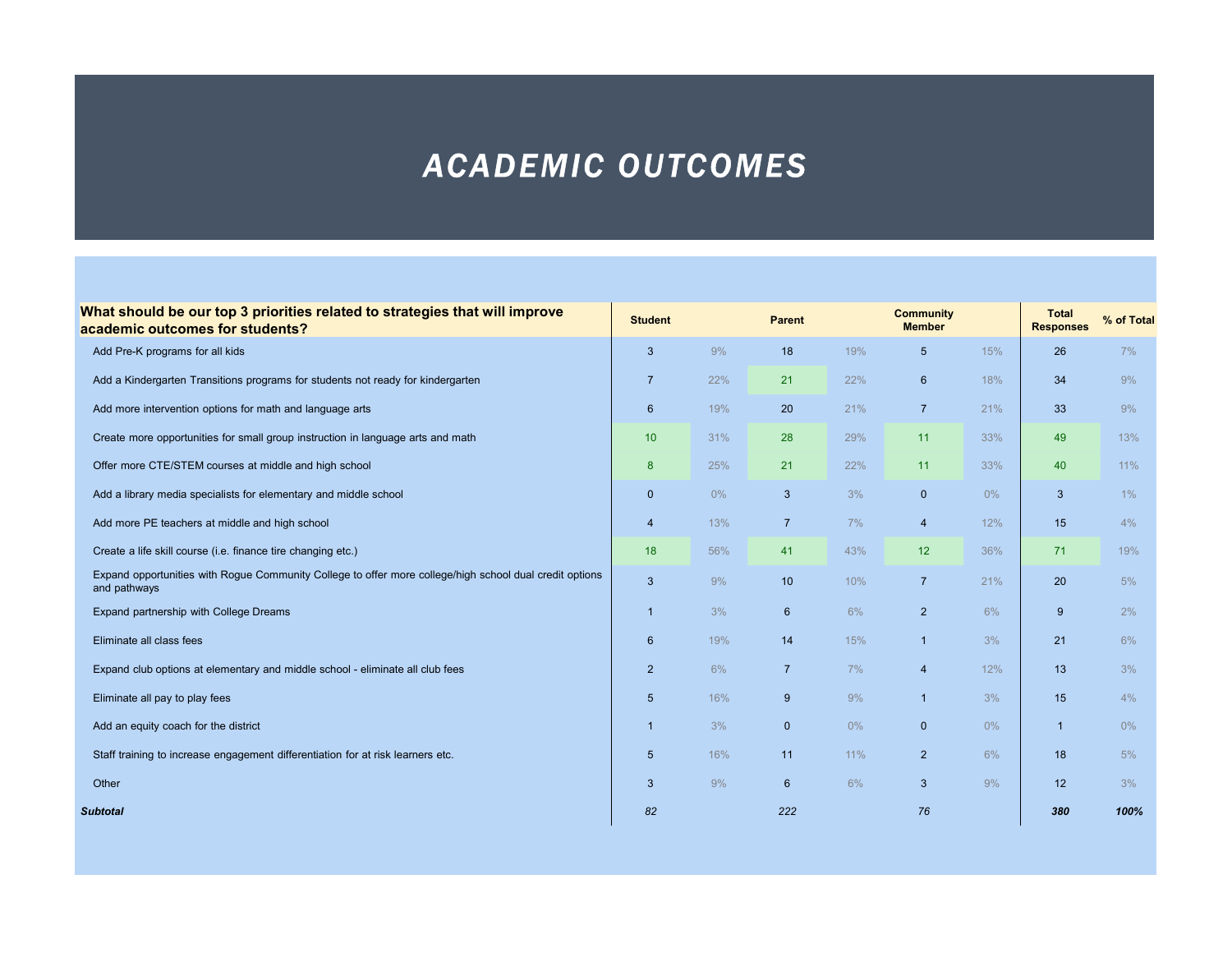# SIA SURVEY<br>ED POPULATIONS UNDERPRIVILEGED POPULATIONS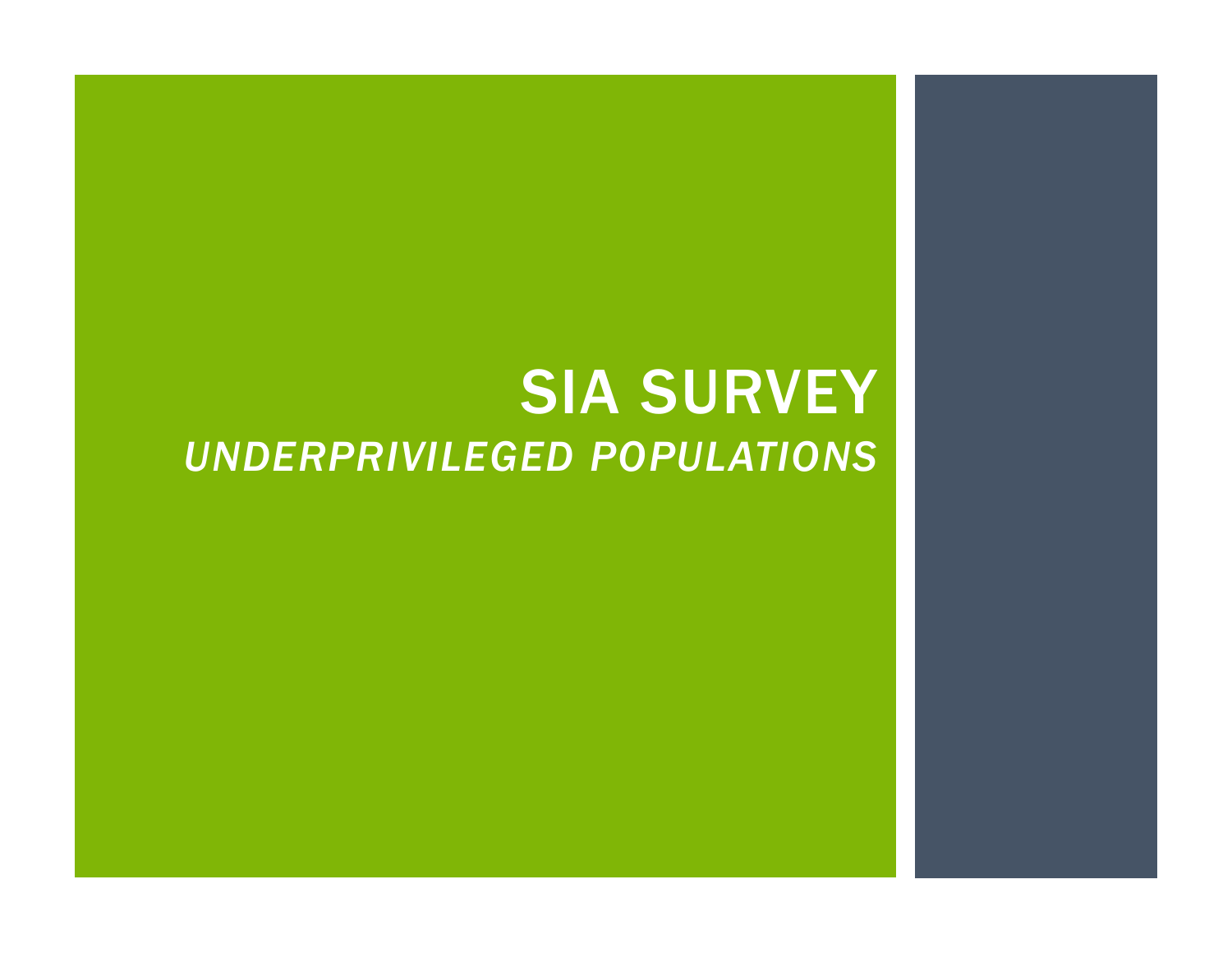# 176 TOTAL PARTICIPANTS

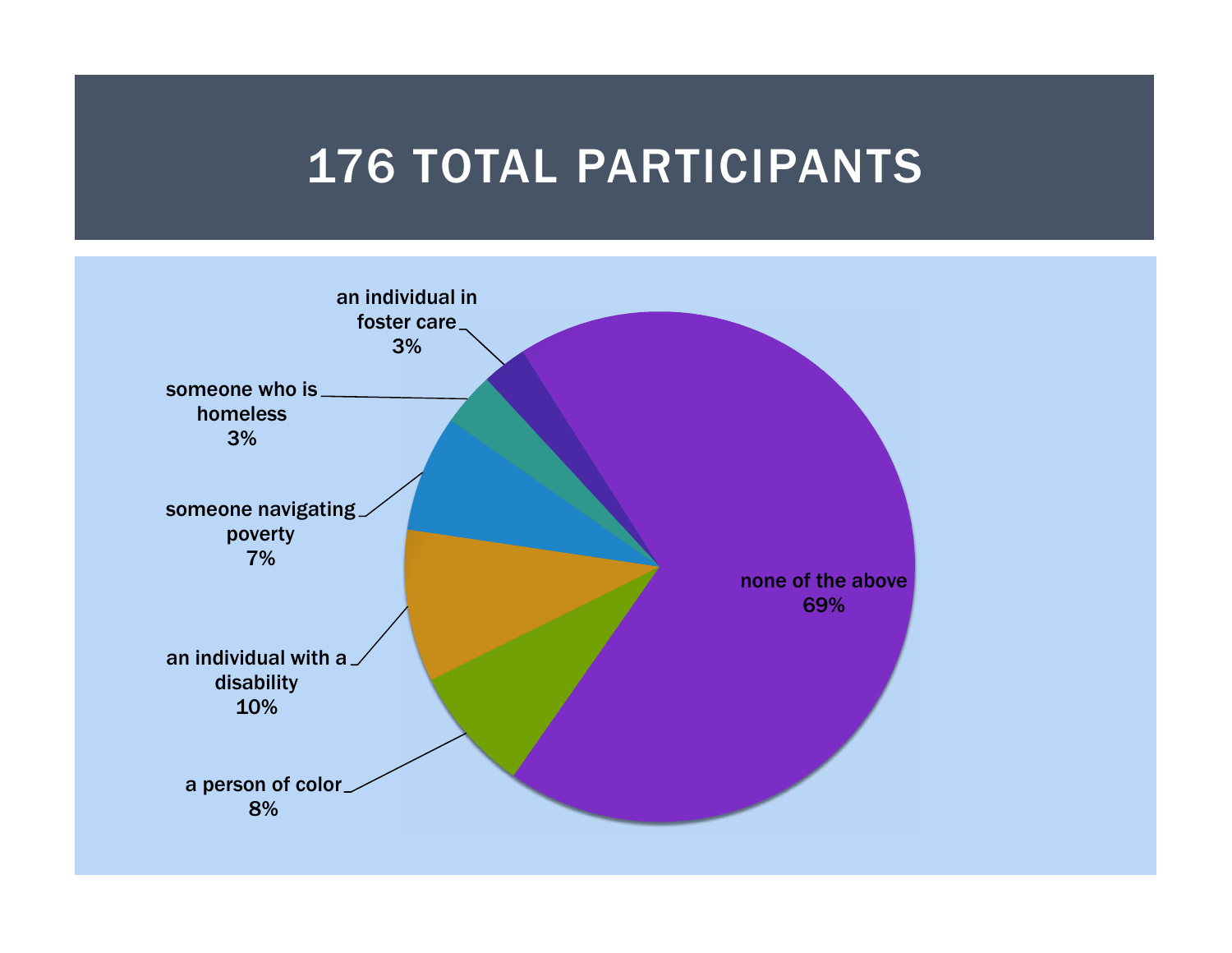## MENTAL OR BEHAVIORAL HEALTH

| <b>MENTAL OR BEHAVIORAL HEALTH</b>                                                                                 |                                  |                        |                                              |                        |
|--------------------------------------------------------------------------------------------------------------------|----------------------------------|------------------------|----------------------------------------------|------------------------|
|                                                                                                                    |                                  |                        |                                              |                        |
|                                                                                                                    |                                  |                        |                                              |                        |
|                                                                                                                    |                                  |                        |                                              |                        |
| What should be our top 3 priorities when meeting student's mental or<br>behavioral health needs?                   | <b>ALL</b><br><b>RESPONDENTS</b> | $%$ of<br><b>Total</b> | <b>UNDERPRIVILEGED</b><br><b>POPULATIONS</b> | $%$ of<br><b>Total</b> |
| Full time counselors behavior intervention specialists at each elementary school                                   | 77                               | 15%                    | 16                                           | 14%                    |
| Full time OPTIONS therapists as each school                                                                        | 45                               | 9%                     | $9^{\circ}$                                  | 8%                     |
| Two learning center staff at each elementary and middle school                                                     | 20                               | 4%                     | 8                                            | 7%                     |
| Deans at elementary schools                                                                                        | 17                               | 3%                     | 2 <sup>2</sup>                               | 2%                     |
| Full time JUVENILE JUSTICE prevention specialist at every site                                                     | 24                               | 5%                     | $\overline{7}$                               | 6%                     |
| Full time attendance support staff at each elementary and middle school                                            | 14                               | 3%                     | $\overline{4}$                               | 3%                     |
| Two adults on every bus                                                                                            | 19                               | 4%                     | 5 <sup>5</sup>                               | 4%                     |
| Full day behavior programs in more locations (i.e. full time stepping stones middle school<br>behavior classrooms) | 49                               | 10%                    | 13                                           | 11%                    |
| Two assistant principals at each middle school                                                                     | 10 <sup>°</sup>                  | 2%                     | $\overline{1}$                               | $1\%$                  |
| Additional SROs and/or security staff                                                                              | 14                               | 3%                     | 2 <sup>2</sup>                               | 2%                     |
| Additional playground supervision                                                                                  | 14                               | 3%                     | $6\phantom{1}$                               | 5%                     |
| School health clinics                                                                                              | 21                               | 4%                     | $\overline{7}$                               | 6%                     |
| School nurses                                                                                                      | 20                               | 4%                     | 6                                            | 5%                     |
| Student mentoring programs                                                                                         | 51                               | 10%                    | 8                                            | 7%                     |
| Additional school psychologists                                                                                    | 21                               | 4%                     | $\mathbf{3}$                                 | 3%                     |
| Staff training on how to deal with trauma, how to have a more welcoming/calming                                    | 69                               | 14%                    | 18                                           | 16%                    |
| environment space for learning, how to build better relationships with students, descalation                       |                                  |                        |                                              |                        |
| training for bus drivers, etc.<br>Other                                                                            | 12                               | 2%                     | $\overline{1}$                               | $1\%$                  |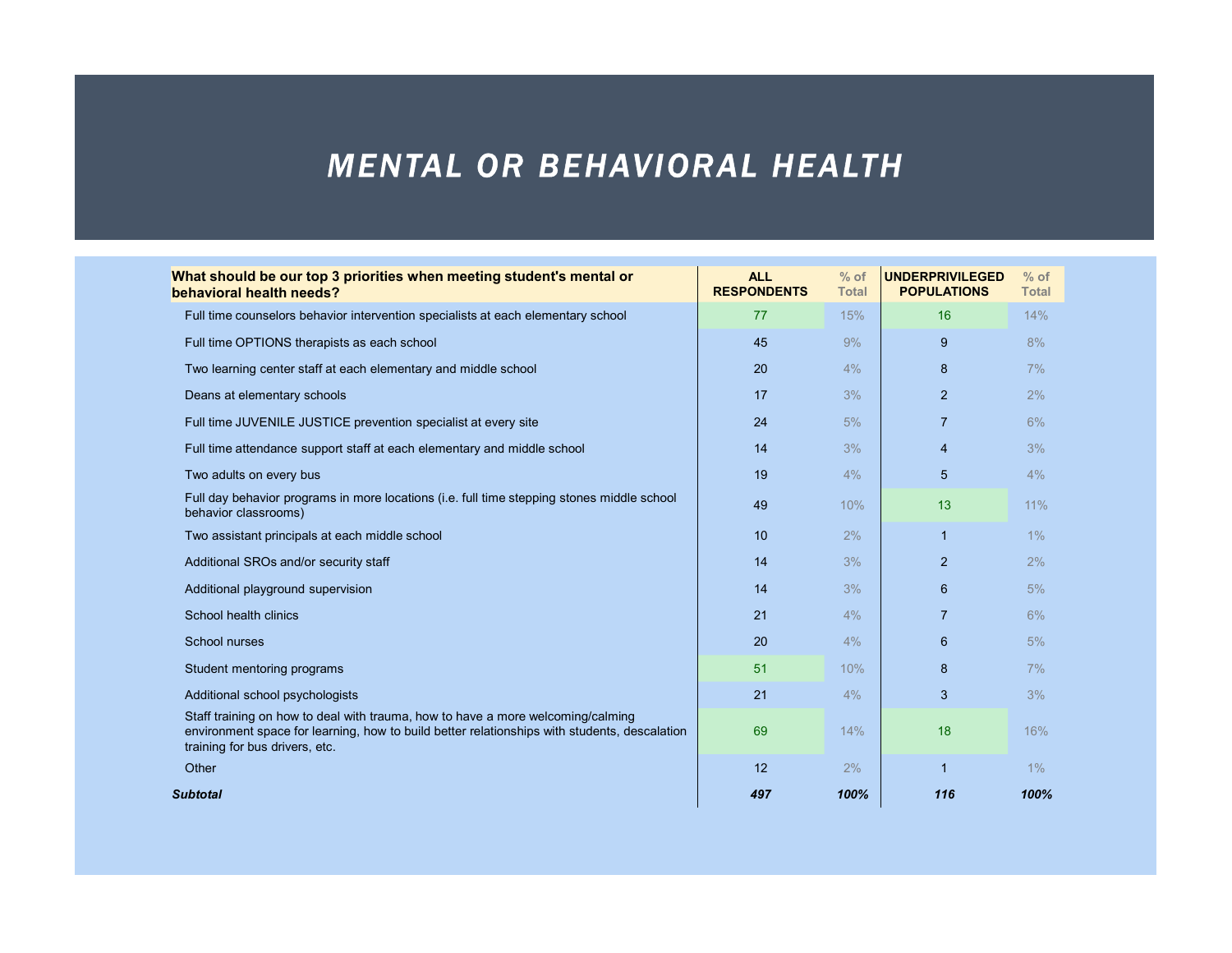# TIME -- INSTRUCTION, PD, COLLABORATION

| TIME -- INSTRUCTION, PD, COLLABORATION                                                                                             |                                  |                        |                                              |                        |
|------------------------------------------------------------------------------------------------------------------------------------|----------------------------------|------------------------|----------------------------------------------|------------------------|
|                                                                                                                                    |                                  |                        |                                              |                        |
|                                                                                                                                    |                                  |                        |                                              |                        |
|                                                                                                                                    |                                  |                        |                                              |                        |
|                                                                                                                                    |                                  |                        |                                              |                        |
|                                                                                                                                    |                                  |                        |                                              |                        |
|                                                                                                                                    |                                  |                        |                                              |                        |
|                                                                                                                                    |                                  |                        |                                              |                        |
| What should be our top 3 priorities related to time -- for instruction, for<br>professional development, for collaboration?        | <b>ALL</b><br><b>RESPONDENTS</b> | $%$ of<br><b>Total</b> | <b>UNDERPRIVILEGED</b><br><b>POPULATIONS</b> | $%$ of<br><b>Total</b> |
|                                                                                                                                    | 53                               |                        |                                              |                        |
| Additional school day(s) for student instruction                                                                                   |                                  | 12%                    | 10                                           | 10%                    |
| Additional calendar days for PLC time to review student data and plan accordingly - and to<br>include classified staff in the work | 35                               | 8%                     | $6\overline{6}$                              | 6%                     |
| Additional calendar days for professional development                                                                              | 35                               | 8%                     | $6\overline{6}$                              | 6%                     |
| Before and after school programs at elementary middle and high (to include transportation)                                         | 107                              | 24%                    | 27                                           | 27%                    |
| Expand summer school programs to include more opportunities at elementary and middle<br>school                                     | 88                               | 20%                    | 22                                           | 22%                    |
| Late start/early release at all levels                                                                                             | 32 <sub>2</sub>                  | $7\%$                  | $5\overline{)}$                              | 5%                     |
| Purchase interim assessments from smarter balance to get more data on student achievement                                          | 12                               | 3%                     | $5\overline{)}$                              | 5%                     |
| Add instructional coaches at all levels                                                                                            | 62                               | 14%                    | 17                                           | 17%                    |
| Other                                                                                                                              | $17$                             | 4%                     | $\overline{2}$                               | 2%                     |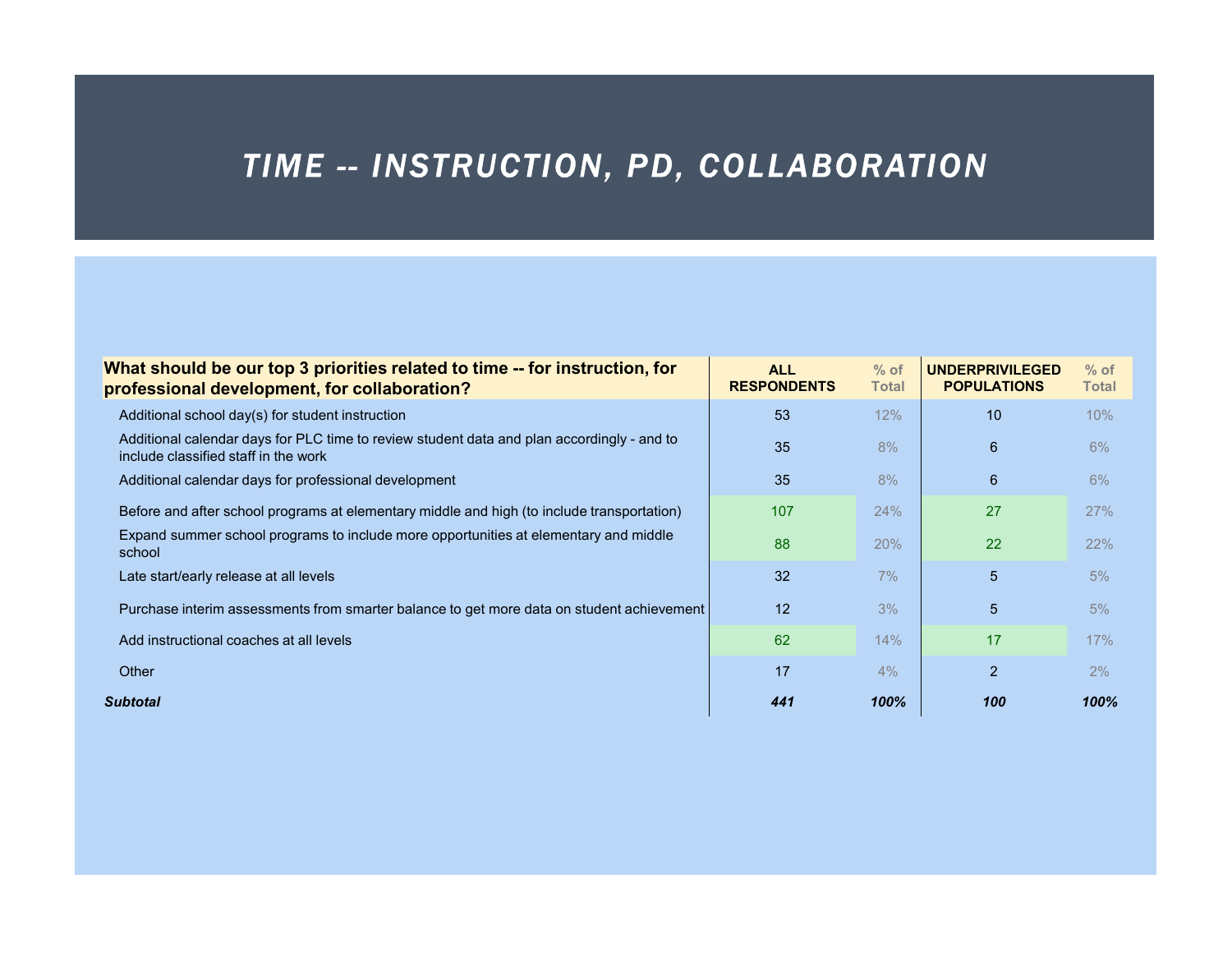## ACADEMIC OUTCOMES

| <b>ACADEMIC OUTCOMES</b>                                                                                                                            |                    |              |                    |              |
|-----------------------------------------------------------------------------------------------------------------------------------------------------|--------------------|--------------|--------------------|--------------|
|                                                                                                                                                     |                    |              |                    |              |
|                                                                                                                                                     |                    |              |                    |              |
| What should be our top 3 priorities related to strategies that will improve                                                                         | <b>ALL</b>         | $%$ of       | UNDERPRIVILEGED    | $%$ of       |
| academic outcomes for students?                                                                                                                     | <b>RESPONDENTS</b> | <b>Total</b> | <b>POPULATIONS</b> | <b>Total</b> |
| Add Pre-K programs for all kids                                                                                                                     | 26<br>34           | $7\%$<br>9%  | 10 <sup>°</sup>    | 11%<br>7%    |
| Add a Kindergarten Transitions programs for students not ready for kindergarten                                                                     |                    |              | 6 <sup>1</sup>     |              |
| Add more intervention options for math and language arts                                                                                            | 33                 | 9%           | $\overline{7}$     | 8%           |
| Create more opportunities for small group instruction in language arts and math                                                                     | 49                 | 13%          | $\bf 8$            | 9%           |
| Offer more CTE/STEM courses at middle and high school                                                                                               | 40                 | 11%          | 9                  | 10%          |
| Add a library media specialists for elementary and middle school                                                                                    | 3                  | $1\%$        | $\overline{1}$     | $1\%$        |
| Add more PE teachers at middle and high school                                                                                                      | 15                 | 4%           | 2 <sup>1</sup>     | 2%           |
| Create a life skill course (i.e. finance tire changing etc.)<br>Expand opportunities with Rogue Community College to offer more college/high school | 71                 | 19%          | 20                 | 22%          |
| dual credit options and pathways                                                                                                                    | 20                 | 5%           | 8                  | 9%           |
| Expand partnership with College Dreams                                                                                                              | 9                  | $2\%$        | $\overline{0}$     | $0\%$        |
| Eliminate all class fees                                                                                                                            | 21                 | 6%           | 6                  | 7%           |
| Expand club options at elementary and middle school - eliminate all club fees                                                                       | 13                 | 3%           | $\overline{4}$     | 4%           |
| Eliminate all pay to play fees                                                                                                                      | 15                 | 4%           | 3 <sup>5</sup>     | 3%           |
| Add an equity coach for the district                                                                                                                | $\mathbf{1}$       | $0\%$        | $\overline{0}$     | $0\%$        |
| Staff training to increase engagement differentiation for at risk learners etc.                                                                     | 18                 | 5%           | $\overline{4}$     | 4%           |
| Other                                                                                                                                               | 12                 | 3%           | $\mathbf{3}$       | 3%           |
|                                                                                                                                                     | 380                | 100%         | 91                 | 100%         |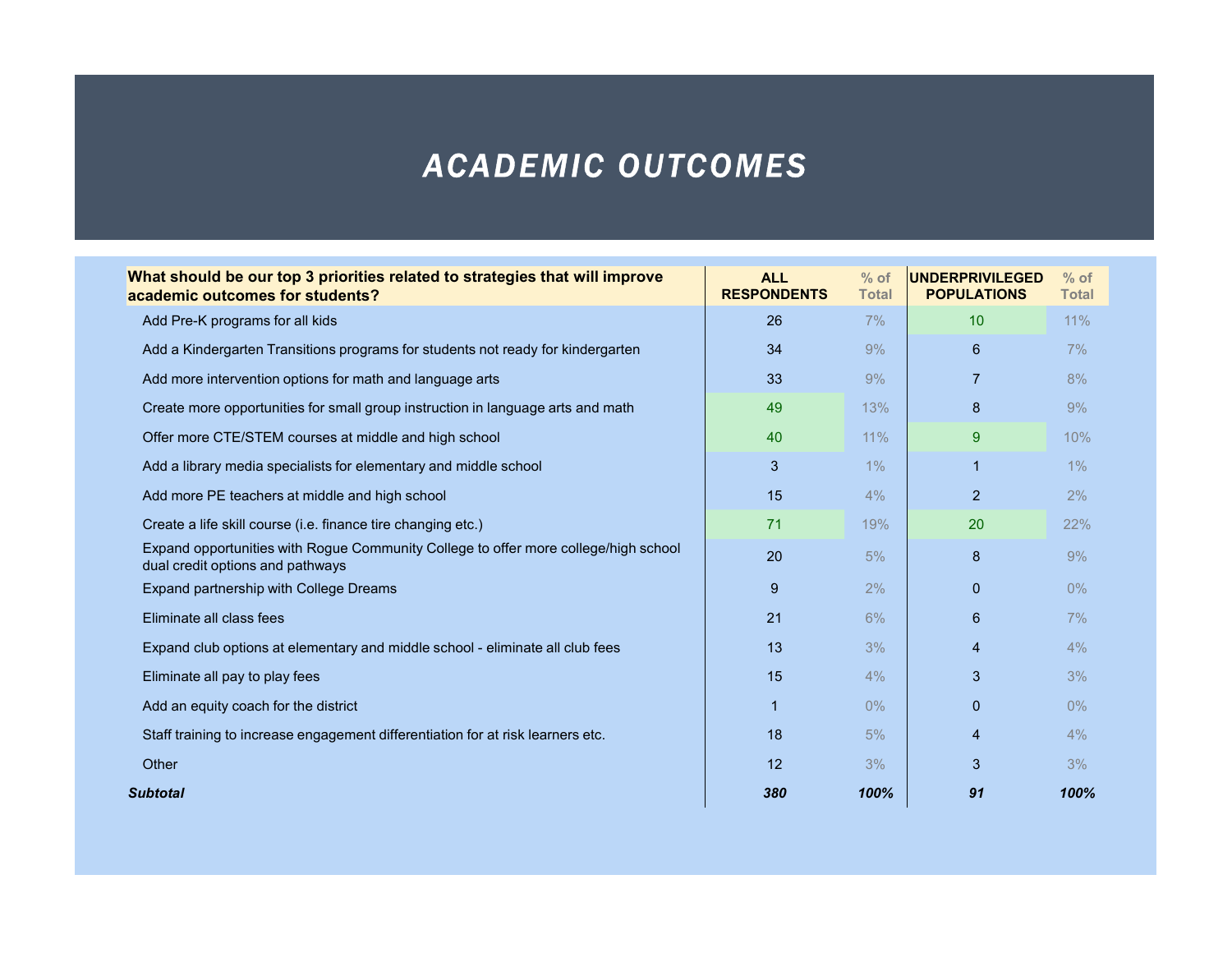# OVERALL PRIORITIES (BY %)

### ALL RESPONDENTS:

- 1. Before and after school programs at elementary middle and high (to include transportation)
- 2. Expand summer school programs to include more opportunities at elementary and middle school
- 3. Create a life skill course (i.e. finance tire changing etc.)

### UNDERSERVED POPULATIONS:

- 1. Before and after school programs at elementary middle and high (to include transportation)
- 2. Expand summer school programs to include more opportunities at elementary and middle school
- 3. Create a life skill course (i.e. finance tire changing etc.)